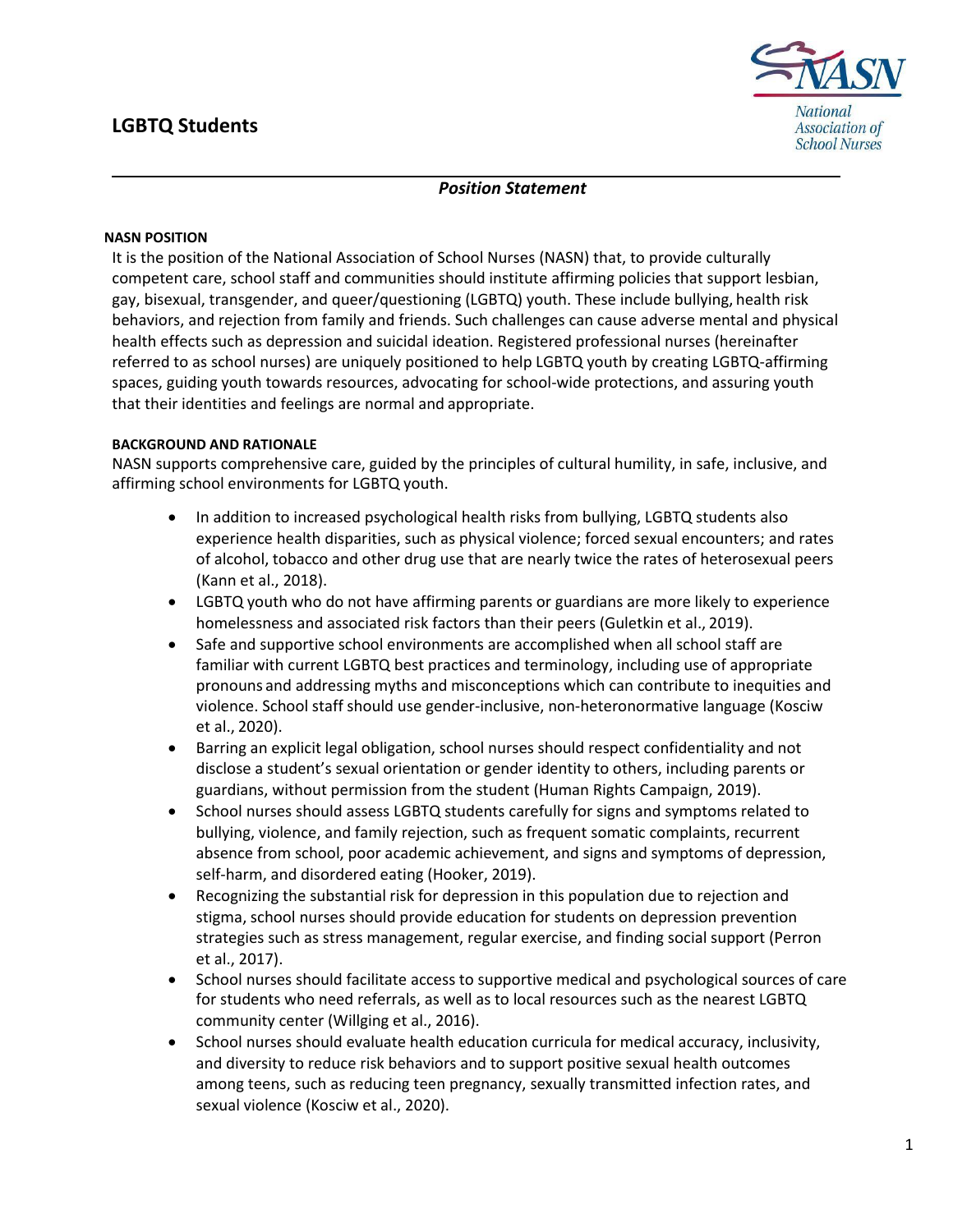- School nurses advocate for policies which ensure equitable access to school facilities and activities, as well as policies which promote safety for students who identify as transgender or gender expansive (Wernick et al., 2017).
- School nurses work with school staff, students, and families, when appropriate, to create a clear policy and plan for any students experiencing suicidal ideation with a focus on at-risk student populations, including LGBTQ students (Perron et al., 2017).
- To increase the likelihood that LGBTQ students will feel safe and seek out the support they need, school nurses should display a visible sign of LGBTQ inclusion, such as a pride flag, safe space sticker, or poster in the health office (Human Rights Campaign, 2019).
- In one survey, 42.8 % of students identifying as LGBTQ had seriously considered suicide in the past year. Schools with affirming policies for LGBTQ students are associated with lower rates of suicidal ideation, alcohol and other drug use, and poor school achievement in this population (Demissie et al., 2018).

To reduce these health disparities and to provide comprehensive care, school nurses should collaborate with educational teams to create welcoming, healthier, and thus safer environments for all students, while addressing stigma, discrimination, and marginalization of LGBTQ students

## **REFERENCES**

- Demissie, Z., Rasberry, C. N., Steiner, R. J., Brener, N., & McManus, T. (2018). Trends in secondary schools' practices to support lesbian, gay, bisexual, transgender, and questioning students, 2008-2014. *American journal of public health*, *108*(4), 557–564. https://doi.org/10.2105/AJPH.2017.304296
- Gultekin, L. E., Brush, B. L., Ginier, E., Cordom, A., & Dowdell, E. B. (2020). Health risks and outcomes of homelessness in school-age children and youth: A scoping review of the literature. *Journal of School Nursing, 36*(1), 10–18[. https://doi.org/10.1177/1942602X16689263](https://doi.org/10.1177%2F1942602X16689263)
- Hooker, A. L. (2019). Nurses can curb LGBTQ bullying in schools. *Nursing, 49*(5), 64–65. https://journals.lww.com/nursing/Fulltext/2019/05000/Nurses can curb LGBTQ bullying in s [chools.17.aspx](https://journals.lww.com/nursing/Fulltext/2019/05000/Nurses_can_curb_LGBTQ_bullying_in_schools.17.aspx)
- Human Rights Campaign (2019). 2018 LGBTQ youth report. https://www.hrc.org/resources/2018-lgbtq-youth-report
- Kann, L., McManus, T., Harris, W.A., et al. Youth risk behavior surveillance United States, 2017. MMWR Surveillance Summary 2018;67(No. SS-8):1–114. [http://dx.doi.org/10.15585/mmwr.ss6708al](http://dx.doi.org/10.15585/mmwr.ss6708a1)
- Kosciw, J. G., Clark, C. M., Truong, N. L., & Zongrone, A. D. (2020). The 2019 National School Climate Survey: The experiences of lesbian, gay, bisexual, transgender, and queer youth in our nation's schools. GLSEN. https://www.glsen.org/research/2019-national-school-climate-survey
- Perron, T., Kartoz, C., & Himelfarb, C. (2017). LGBTQ Part 2. *NASN School Nurse, 32*(2), 116–121. https://doi.org/10.1177/1942602X16689263